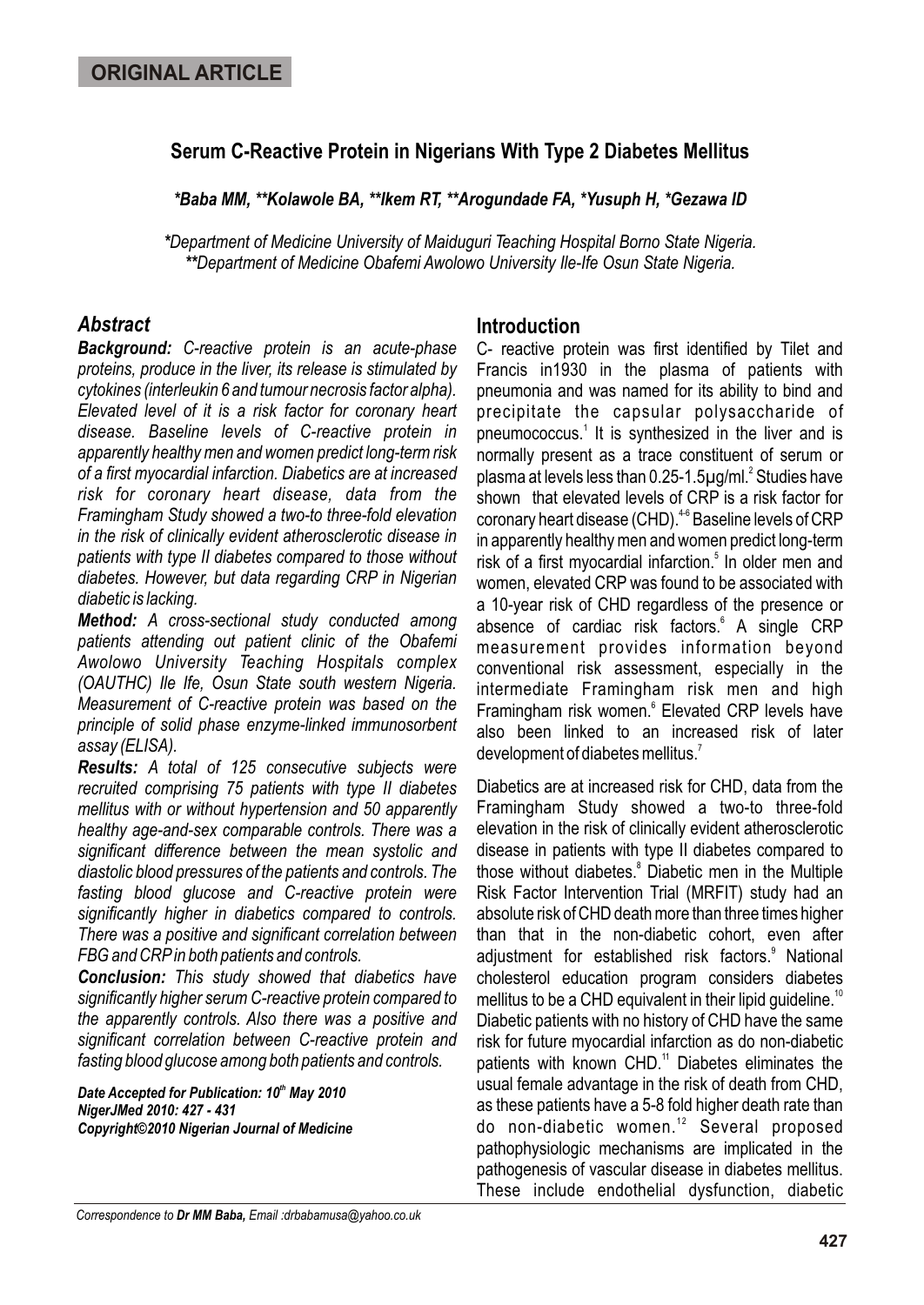dyslipidaemia, hypercoagulability, impaired fibrinolysis, platelet hyperaggregability, oxidative stress and toxic effects of hyperglycaemia.<sup>1</sup>

However study regarding C-reactive protein in Nigerian diabetics is lacking hence decision to carry out this study to find out the relationship between C-reactive and diabetes mellitus in our population.

## **Materials and Methods**

The study design was cross-sectional conducted among patients attending out patient clinic of the Obafemi Awolowo University Teaching Hospitals complex (OAUTHC) Ile Ife, Osun State south western Nigeria. It comprised 75 consecutive patients with type II diabetes mellitus with or without hypertension and 50 apparently healthy age- and sex- comparable controls from the hospital staff and patient relatives who are themselves not relatives of the study patients were recruited. Using a structured pre-evaluated questionnaire, the demographic data, history of cigarette smoking, alcohol consumption, duration of diabetes, duration of hypertension were explored.

The diagnosis of diabetes mellitus was made on the basis of the reported history and medical records. Diabetic with chronic kidney disease, chronic liver disease, congestive cardiac failure or systemic infection were excluded from the study. Also excluded from the study were diabetics on oral contraceptive pills, analgesics or anti-inflammatory drugs and those on HMGcoA reductase inhibitor (statins). Diabetics aged less than eighteen years and those that did not consent were also excluded from the study. Ethical clearance was obtained from the ethics and research Committee of the Obafemi Awolowo University Teaching Hospitals Complex, and all participating subjects signed the informed consent form after being clearly explained to them. The following investigations were carried out: Fasting blood glucose and 2-hour post prandial, fasting lipid, serum electrolytes, urea and creatinine. Urinalysis was done using dip-stick while measurement of Creactive protein was based on the principle of solid phase enzyme-linked immunosorbent assay (ELISA).

# **Data Analysis**

Data was presented as mean standard deviation (SD). Student t-test was used to test the significance of differences between mean values of continuous variables and Spearman's correlation coefficient was performed to determine the association between variables.

With statistical significance set at p (probability) value less than 0.05. Tables and figures were used to present data, Statistical Package for Social Sciences version 11.0 (SPSS Chicago Ill. USA) was used for all statistical analysis.

## **Results**

#### **Demographic and clinical characteristics of the study population**

A total of 125 consecutive subjects were recruited comprising 75 patients with type II diabetes mellitus with or without hypertension and 50 apparently healthy age-and-sex comparable controls. Forty-five (60.0%) patients and 31 (62.0%) controls were females with mean ages  $\pm$  SD of 57.2  $\pm$  9.4 years and 56.6  $\pm$  7.8 years, respectively ( $p = 0.804$ ). Thirty (40.0%) patients and 19 (38.0%) controls were male with mean ages of 58.3  $\pm$  10.3 years and 58.3  $\pm$  7.3 years, respectively (p  $= 0.995$ ).

Body mass index differed significantly between patients and controls. The mean BMI of the patients and controls were  $26.0\pm5.1$  kg/m<sup>2</sup> and  $21.9\pm1.6$  kg/m<sup>2</sup>, respectively (p = 0.000). Thirty (40.0%) patients and 48 (96.0%) controls had normal BMI (18.5-24.9 kg/m<sup>2</sup>) (Fishers exact test,  $p = 0.000$ , 27 (36.0%) patients and 2 (4.0%) controls were overweight (BMI =  $25-29.9$  kg/m<sup>2</sup>) (Fishers exact test,  $p = 0.000$ ); while, 12 (15.0%) patients were obese (BMI = 30 kg/m<sup>2</sup>) and the remaining 6 (8.0%) were underweight (BMI <  $18.5 \text{kg/m}^2$ ). The mean waist circumference of the female patients and controls were  $92.5 \pm 10.0$  cm and  $81.5 \pm 2.7$  cm, respectively ( $p = 0.000$ ). While male patients and controls had a mean waist circumference of  $95.3 \pm 7.2$ cm and  $92.8 \pm 2.4$  cm, respectively ( $p = 0.162$ ).

Fifty-two (69.3%) patients were hypertensive-diabetic and 23 (30.7%) were normotensive-diabetic. Thirty-four (65.38%) out of the 52 hypertensive-diabetic were females, while the remaining 18 (34.61%) were males, while 50 (100%) controls were apparently healthy subjects. The mean systolic blood pressure of the patients and controls were  $144.0 \pm 12.2$  mmHg and 120.2  $\pm$  9.1 mmHg, respectively (p = 0.000), while the mean diastolic blood pressure were  $87.1 \pm 8.0$  mmHg and  $79.8 \pm 8.2$  mmHg, respectively ( $p = 0.000$ ).

## **Laboratory parameters of the study population**

The mean fasting blood glucose of the patients was 9.3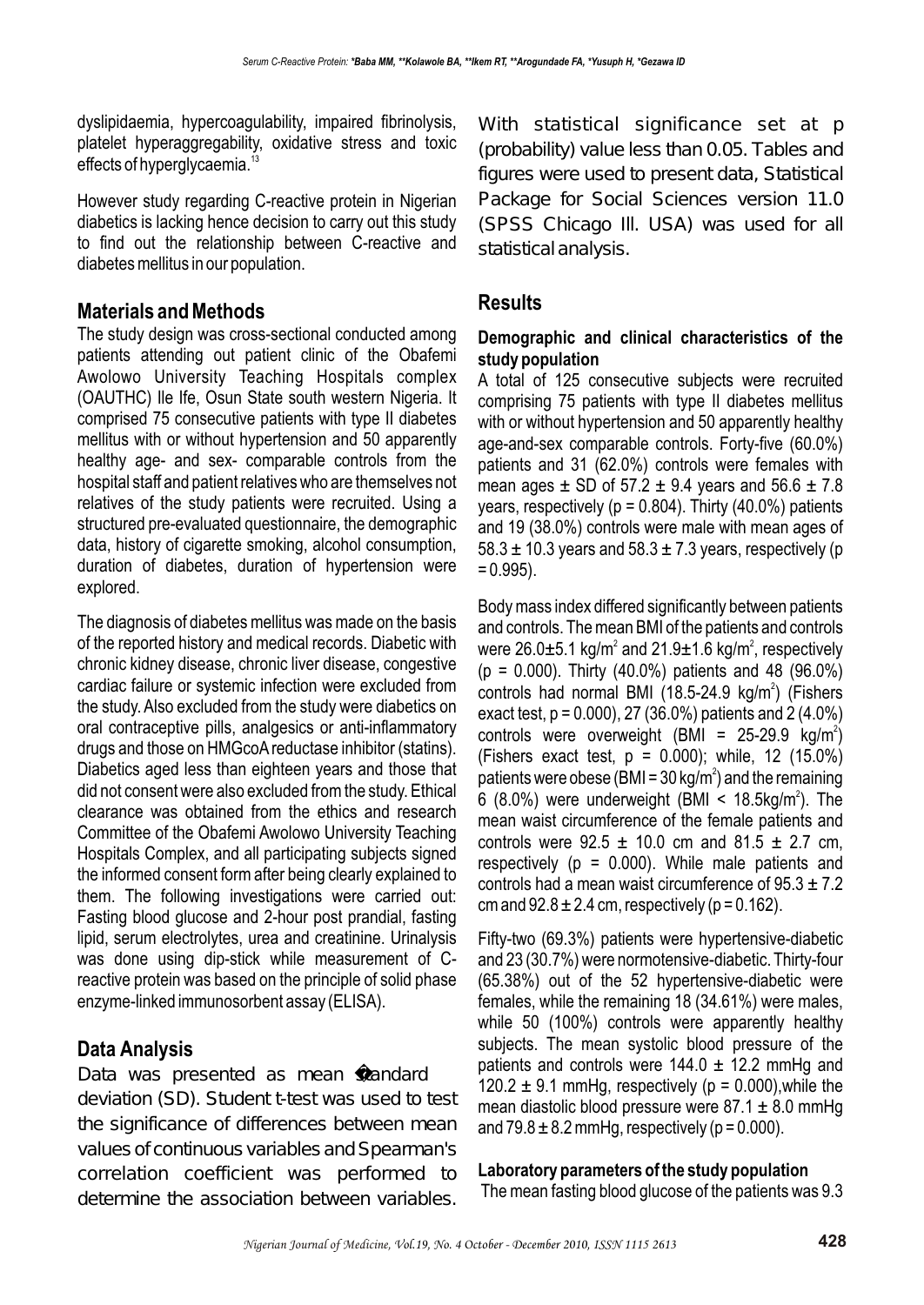± 2.4 mmol/L and was significantly higher than that of the controls  $4.5 \pm 1.0$  mmol/L ( $p = 0.000$ ). Patients had significantly higher than controls  $2.5 \pm 0.5$  µg/mL and 1.5  $\pm$  0.4 µg/mL, respectively (p = 0.000). The mean serum total cholesterol of the patients and controls were  $5.7 \pm$ 1.3 mmol/L and 3.9  $\pm$  1.2 mmol/L, respectively (p = 0.000). While the serum LDL cholesterol of the patients and controls were  $4.0 \pm 0.7$  mmol/L and  $2.1 \pm 0.4$  mmol/L, respectively ( $p = 0.000$ ). There was a significant difference in the mean serum triglycerides between patients and controls  $2.3 \pm 0.5$  mmol/L and  $1.4 \pm 0.2$ mmol/L, respectively.(p = 0.000). Serum HDL cholesterol was significantly lower in patients compared to controls  $0.9 \pm 0.2$  mmol/L and  $1.78 \pm 0.2$  mmol/L, respectively. (p = 0.000).

There was a positive and significant correlation between FBG and CRP in both patients and controls ( $r = 0.656$ ,  $p =$ 0.000) and  $(r = 0.551, (p = 0.000)$  respectively. Similar correlations were also observed between CRP and BMI, CRP and systolic blood pressure, CRP and diastolic blood pressure in both patients and controls  $(r = 0.942, p$  $= 0.000$ ) and ( r = 0.893, p = 0.000), (r = 0.667, p = 0.000) and (r = 0.738, p = 0.000), (r = 0.438, p = 0.000) and (r = 0.686,  $p = 0.000$ ), respectively. However, there was no significant correlation between the durations of hypertension and diabetes with CRP among the study patients ( $r = 0.135$ ,  $p = 0.251$ ) and ( $r = 0.039$ ,  $p = 0.739$ ) respectively.

On regression analysis, BMI, systolic blood pressure, diastolic blood pressure and FBG were significantly associated with CRP among patients (beta value 0.642, p  $= 0.000$ ), (beta value 0.409, p = 0.001), (beta = 0.162, p = 0.032) and (beta =  $0.119$ ,  $p = 0.036$ ), respectively. Similarly, in the control group, BMI, systolic blood pressure, diastolic blood pressure, and FBG were significantly associated with CRP, (beta = 0.765, p = **Table I: Demographic and social characteristics of the study population.**

| <b>Parameters</b><br>Age | <b>Patients</b>                 | Controls                         | P-Value        |
|--------------------------|---------------------------------|----------------------------------|----------------|
| Male<br>Female           | $58.3 \pm 10.3$<br>$57.2 + 9.4$ | $58.3 \pm 7.3$<br>$56.6 \pm 7.8$ | 0.995<br>0.804 |
| Sex                      |                                 |                                  |                |
| Male                     | 30(40.0%)                       | 19(38.0%)                        | 0.822          |
| Female                   | 45(60.0%)                       | 31(62.0%)                        | 0.822          |
| BMI (kg/m <sup>2</sup> ) | $26.0 + 5.1$                    | $21.9 \pm 1.6$                   | $0.000*$       |
| < 18.5                   | $6(8.0\%)$                      | $0(0.0\%)$                       | 0.080          |
| 18.5-24.9                | 30 (40.0%)                      | 48 (96.0%)                       | $0.000*$       |
| 25-29.9                  | 27 (36.0%)                      | $2(4.0\%)$                       | $0.000*$       |
| 30-34.9                  | $8(10.7\%)$                     | $0(0.0\%)$                       | $0.021*$       |
| 35-39.9                  | $3(4.0\%)$                      | $0(0.0\%)$                       | 0.274          |
| >40                      | $1(1.3\%)$                      | $0(0.0\%)$                       | 1.000          |

#### **Waist circum-ference (cm)**

| Male       | $95.3 + 7.2$   | $92.8 + 2.48$ | 0.162    |
|------------|----------------|---------------|----------|
| Female     | $92.5 + 1.0$   | $81.5 + 2.7$  | $0.000*$ |
| SBP (mmHq) | $144.0 + 12.2$ | $120.2 + 9.1$ | $0.000*$ |
| DBP (mmHq) | $87.1 \pm 8.0$ | 79.8+8.2      | $0.000*$ |

BMI = Body Mass Index, DBP = Diastolic Blood Pressure, SBP = Systolic Blood Pressure

#### **Table II Laboratory parameters of the study population.**

| <b>Parameters</b>        | <b>Patients</b> | Controls        | p-value  |
|--------------------------|-----------------|-----------------|----------|
| FBG (mmol/L)             | $9.3 + 2.4$     | $4.5 \pm 1.0$   | $0.000*$ |
| $CRP$ ( $\mu$ g/mL)      | $2.5 \pm 0.5$   | $1.5 \pm 0.4$   | $0.000*$ |
| <b>Total cholesterol</b> | $5.7 \pm 1.3$   | $3.9 + 1.2$     | $0.000*$ |
| (mmol/L)                 |                 |                 |          |
| <b>LDL</b> cholesterol   | $4.0 + 0.7$     | $2.1 \pm 0.4$   | $0.000*$ |
| (mmol/L                  |                 |                 |          |
| <b>HDL</b> cholesterol   | $0.9 + 0.2$     | $1.8 + 0.2$     | $0.000*$ |
| (mmol/L)                 |                 |                 |          |
| <b>Triglycerides</b>     | $2.3 \pm 0.5$   | $1.4 + 0.2$     | $0.000*$ |
| (Mmol/L)                 |                 |                 |          |
| Serum sodium             | $134.6 \pm 3.2$ | $137.1 \pm 3.5$ | $0.000*$ |
| (mmol/L)                 |                 |                 |          |
| Serum potassium          | $3.9 + 4.2$     | $4.1 + 4.9$     | 0.793    |
| (mmol/L)                 |                 |                 |          |
| Serum bicarbonate        | $22.8 \pm 2.7$  | $24.5 \pm 2.4$  | $0.000*$ |
| (mmol/L)                 |                 |                 |          |
| Serum urea               | $5.3 + 6.6$     | $3.6 + 0.6$     | 0.075    |
| (mmol/L)                 |                 |                 |          |
| Serum creatinine         | $90.6 \pm 37.5$ | $58.2 + 8.5$    | $0.000*$ |

FBG = Fasting Blood Glucose, CRP = C - reactive protein, LDL = Low Density Lipoprotein, HDL = High Density Lipoprotein, GFR = Glomerular Filtration Rate, \*  $=$  Significant at  $p < 0.05$ 

#### **Table II Comparison of CRP levels between hypertensivediabetic and normotensive-diabetic**

| Parameter  | Hypertensive-diabetic<br>$N = 52$ | Normotensive-diabetic<br>$N=23$ | P-value |
|------------|-----------------------------------|---------------------------------|---------|
| <b>CRP</b> | $2.51 \pm 0.53$                   | $2.54 + 0.44$                   | 0.823   |
|            | $CRP = C - reactive protein$      |                                 |         |

**Table IV Correlation between CRP and systolic blood pressure, diastolic blood pressure, body mass index and fasting blood glucose in the study patients.**

| Parameters               | Spearman correlation Coefficient (r) | P-value  |
|--------------------------|--------------------------------------|----------|
| SBP (mmHg)               | 0.667                                | $0.000*$ |
| DBP (mmHg)               | 0.438                                | $0.000*$ |
| BMI (kg/m <sup>2</sup> ) | 0.942                                | $0.000*$ |
| FBG (mmol/L)             | 0.656                                | $0.000*$ |

BMI = Body Mass Index, DBP = Diastolic Blood Pressure, SBP = Systolic Blood Pressure, FBG = Fasting Blood Glucose

**Table V Correlation between CRP and systolic blood pressure, diastolic blood pressure body mass index and fasting blood glucose among controls.**

| Parameters               | Spearman correlation coefficient (r) | P-value  |
|--------------------------|--------------------------------------|----------|
| SBP (mmHa)               | 0.738                                | $0.000*$ |
| DBP (mmHg)               | 0.686                                | $0.000*$ |
| BMI (kg/m <sup>2</sup> ) | 0.893                                | $0.000*$ |
| FBG (mmol/L)             | 0.551                                | $0.000*$ |

BMI = Body Mass Index, DBP = Diastolic Blood Pressure, SBP = Systolic Blood Pressure, FBG = Fasting Blood Glucose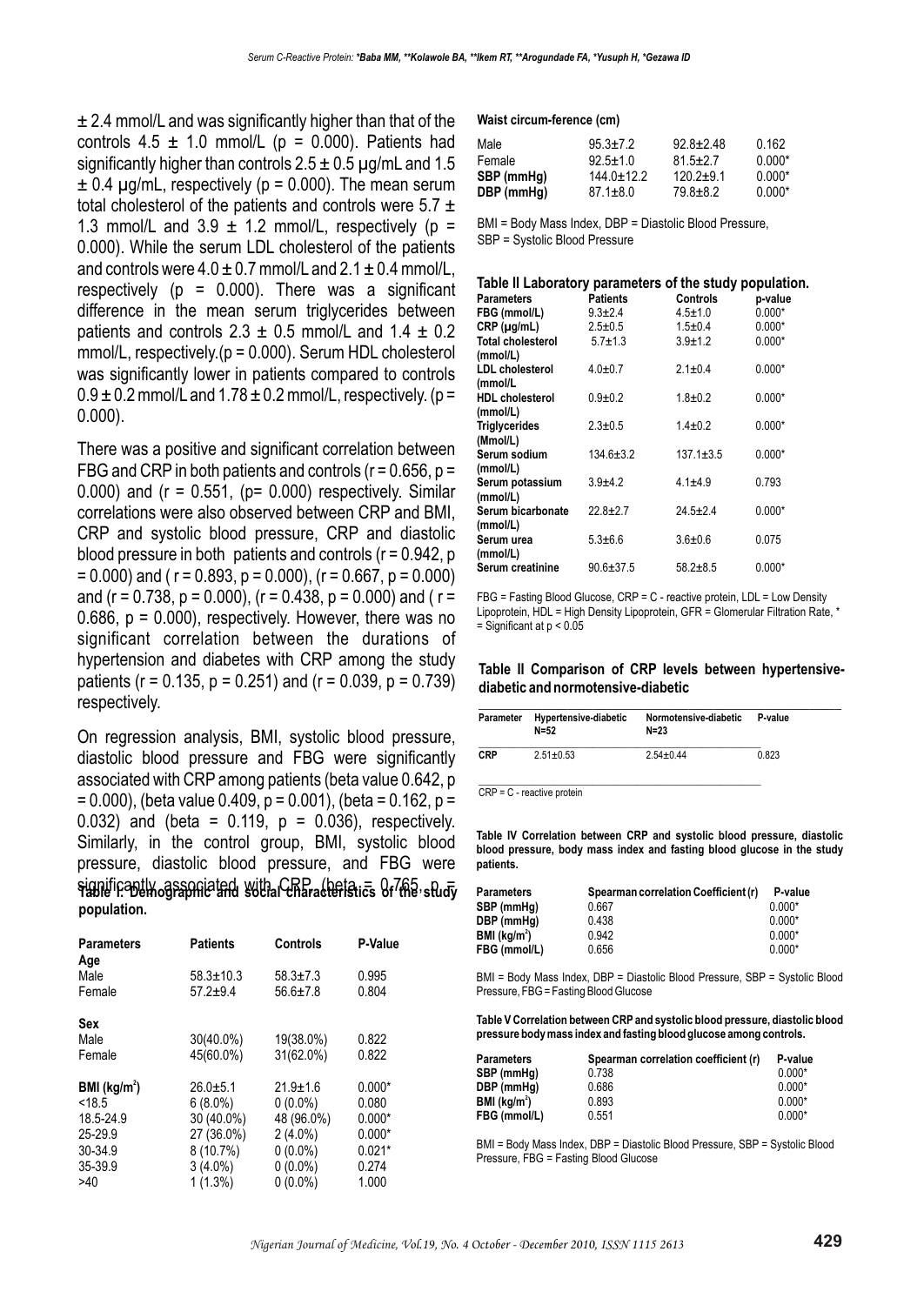**Table VI Correlation between CRP and duration of hypertension and diabetes in the study patients**

| <b>Parameters</b>        | Spearman correlation coefficient (r) | <b>P</b> Value |
|--------------------------|--------------------------------------|----------------|
| Duration of hypertension | 0.135                                | 0.251          |
| Duration of diabetes     | 0.039                                | 0.739          |

**Table VII Multiple regression analysis between CRP and body mass index, systolic blood pressure, diastolic blood pressure and fasting blood glucose among study patients.**

| <b>Parameters</b>        | <b>Beta value</b> | P-value  |
|--------------------------|-------------------|----------|
| BMl (kg/m <sup>2</sup> ) | 0.642             | $0.000*$ |
| SBP (mmHg)               | 0.409             | $0.000*$ |
| DBP (mmHg)               | 0.162             | $0.032*$ |
| FBG (mmol/L)             | 0.119             | $0.036*$ |

BMI = Body Mass Index, DBP = Diastolic Blood Pressure, SBP = Systolic Blood Pressure, FBG = Fasting Blood Glucose

**Table VIII Multiple regression analysis between CRP and body mass index, systolic blood pressure, diastolic blood pressure and fasting blood glucose among controls.**

| <b>Parameters</b>        | <b>Beta value</b> | P-value  |
|--------------------------|-------------------|----------|
| BMI (kg/m <sup>2</sup> ) | 0.602             | $0.000*$ |
| SBP (mmHg)               | 0.765             | $0.001*$ |
| DBP (mmHg)               | 0.689             | $0.001*$ |
| FBG (mmol/L)             | 0.375             | $0.000*$ |

BMI = Body Mass Index, DBP = Diastolic Blood Pressure, SBP = Systolic Blood

Pressure, FBG = Fasting Blood Glucose



**Fig 1 Graphical presentation of correlation between CRP and FBG among patients**



**Fig 2 Graphical presentation of correlation between CRP and FBG among controls CRP = C-Reactive Protein, FBG = Fasting Blood Glucose**

#### **Discussion**

This cross-sectional study of CRP in Nigerians with type II diabetes mellitus with or without hypertension showed that CRP levels are significantly higher in diabetic than controls. Similarly, there was a positive and significant correlation between CRP levels and FBG. Ford<sup>14</sup> had previously reported a similar result, though in his study he used glycated haemoglobin to determine the level of glycaemic control in those with diabetes. This study is limited by lack of facilities to test for glycated haemoglobin. The pathophysiologic mechanisms for the elevated CRP in diabetic is linked to the toxic effects of hyperglycaemia on vascular endothelium, increased oxidative stress and the associated generation of free radicals which is injurious to vascular endothelium and triggers inflammation and cytokines release (interleukin 6, tumour necrosis factor alpha). These cytokines in turn stimulate the synthesis and release of CRP from the  $liver.<sup>15 and 16</sup>$ 

The study also showed a positive and significant correlation between CRP and systolic, as well as diastolic blood pressure. However, there was no significant difference in the serum CRP levels between hypertensive-diabetic and normotensive-diabetic. This result is consistent with what was previously reported by other workers.  $17,18$  Similarly, there was no significant correlation between the duration of hypertension and diabetes with CRP among the study patients. This suggests that good glycaemic and blood pressure control are associated with lower serum CRP levels than the absolute duration of hypertension or diabetes. The link between hypertension and CRP was thought to be mediated via angiotensin II. Angiotensin II has, in addition to potent vasoconstricting effect, a proinflammatory effect and CRP has been found to up regulate angiotensin I receptor mRNA and increase the number of angiotensin I receptor binding sites in vascular smooth muscle cells. Angiotensin I receptor is a key atherosclerotic switch facilitating angiotensin-IIinduced reactive oxygen species production, vascular smooth muscle cell migration, proliferation, and vascular remodelling.<sup>19</sup>

Lipid abnormalities occur frequently in diabetic, and in this study it was observed that HDL cholesterol level was significantly lower in patients compared to controls. On the other hand, serum total cholesterol, triglycerides and LDL cholesterol levels were significantly higher in patients compared to controls, this result is similar to what was reported by Bruno *et al.*<sup>20</sup> The underlying pathogenesis and the interrelationships between diabetes mellitus and lipid abnormalities have not been